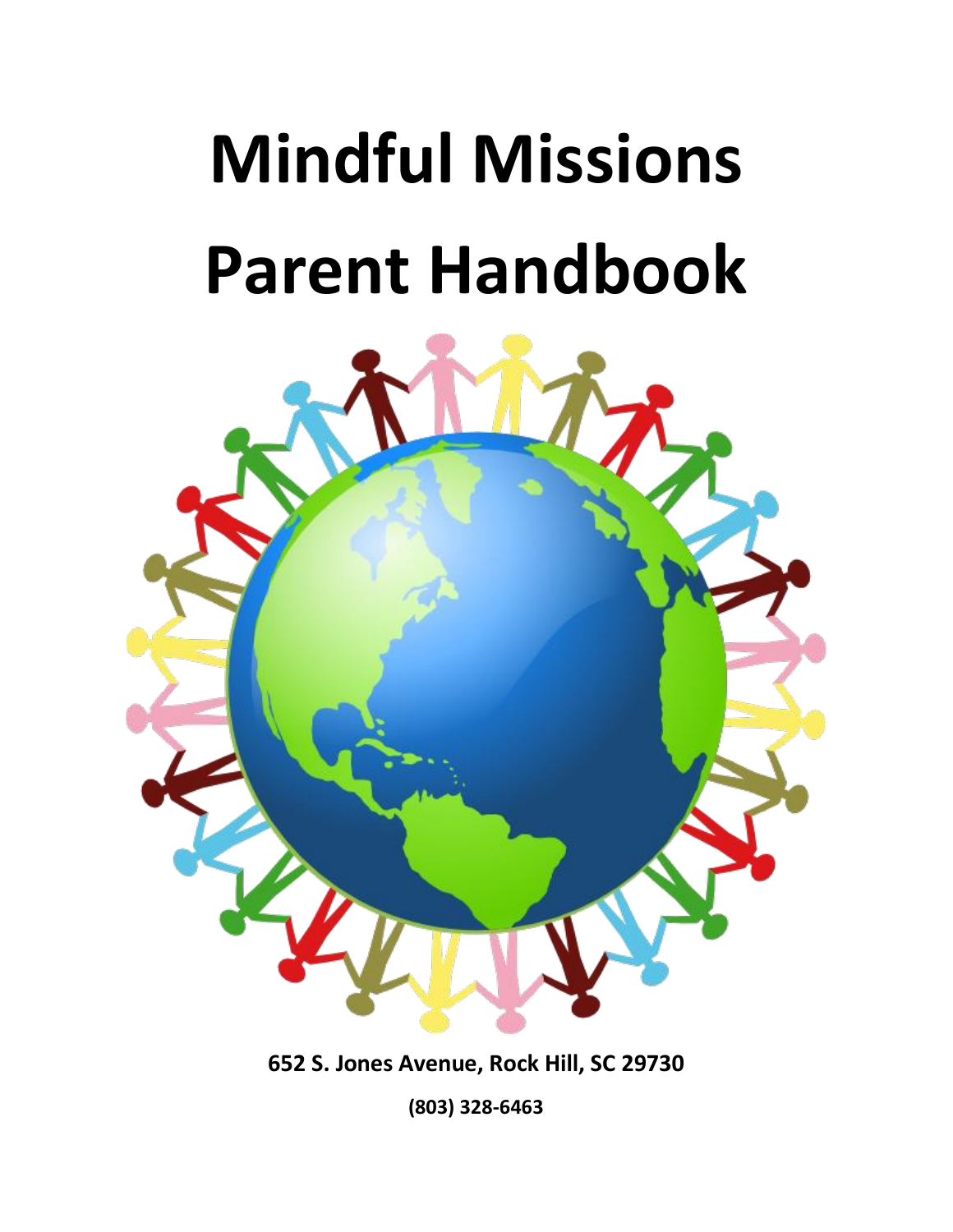## **Welcome to Mindful Missions**

## **Afterschool Program!**

Thank you for choosing Mindful Missions Therapeutic Afterschool Program! We are excited to get the opportunity to serve your family.

If you ever have any compliments, questions, concerns, or ideas, please feel free to contact our executive staff at (803) 328-6463.

### **GIVE/LOVE/SERVE,**

Tonja Truesdell-Little

**Tonja Truesdell – Little**

**Mindful Missions, CEO**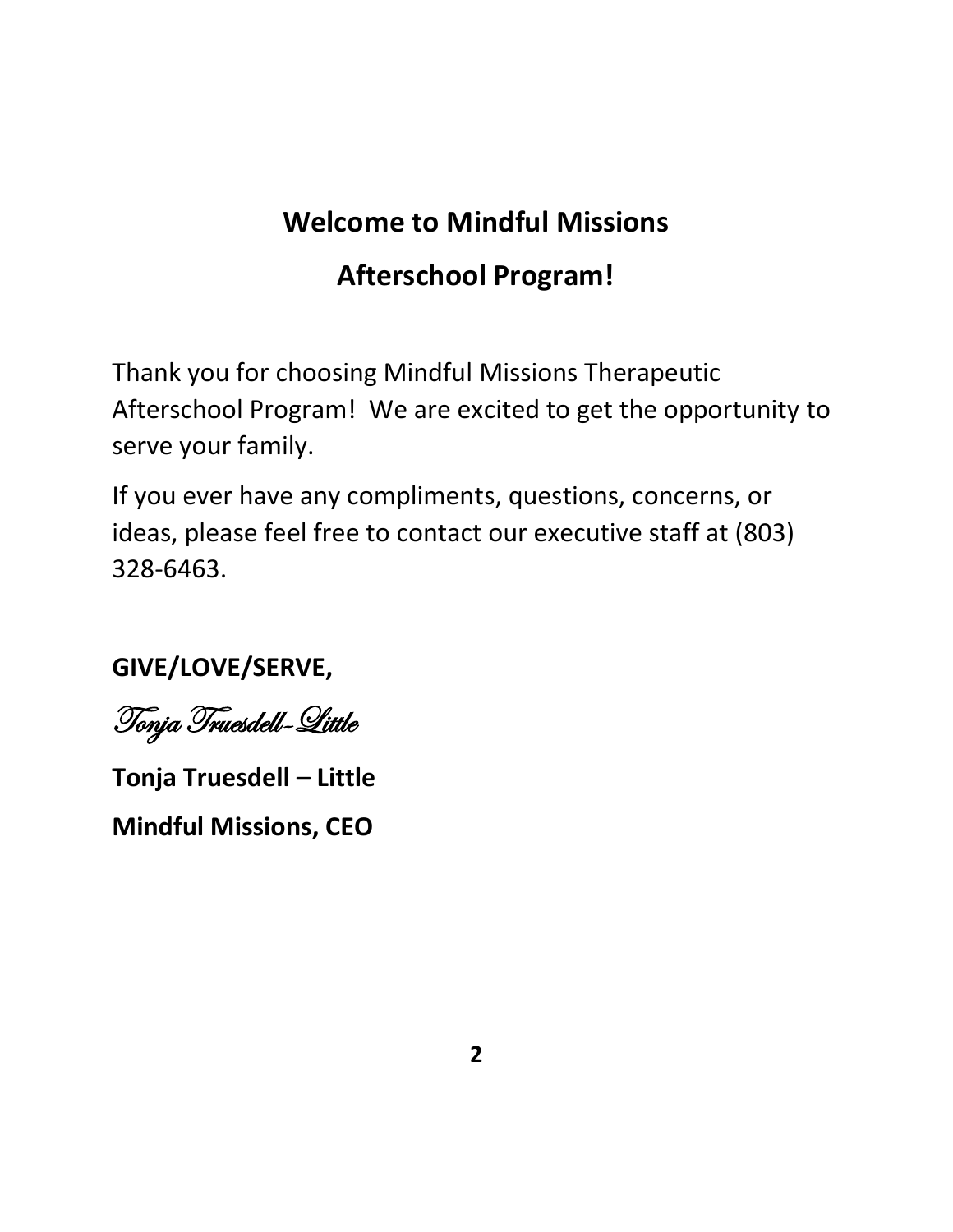#### MISSION…

Our mission is to provide hands-on, therapeutic opportunities for children and families. We aim to promote, improve and build life-skills with innovative behavioral and clinical programs through arts and life sciences.

#### VISION…

Having the "Mindful Missions" means to equip children and families with coping skills, while developing the power of our mental issues. We believe KNOWLEDGE IS POWER.

#### MINDFUL MISSIONS…

We instill these 7 core values: Be Mindful Be Respectful Be Responsible Be Great Be Smart Be Confident Be Yourself

#### **Curriculum…**

The Creative curriculum is a state approved curriculum base on the age development of each child. Children also learn through play, each classroom is designed to help each child develop certain skills and concepts. These skills and concepts form a foundation upon which he/she can build throughout his/her life in school and beyond. Our lesson plans, are posted in each room, along with other materials to expand the curriculum.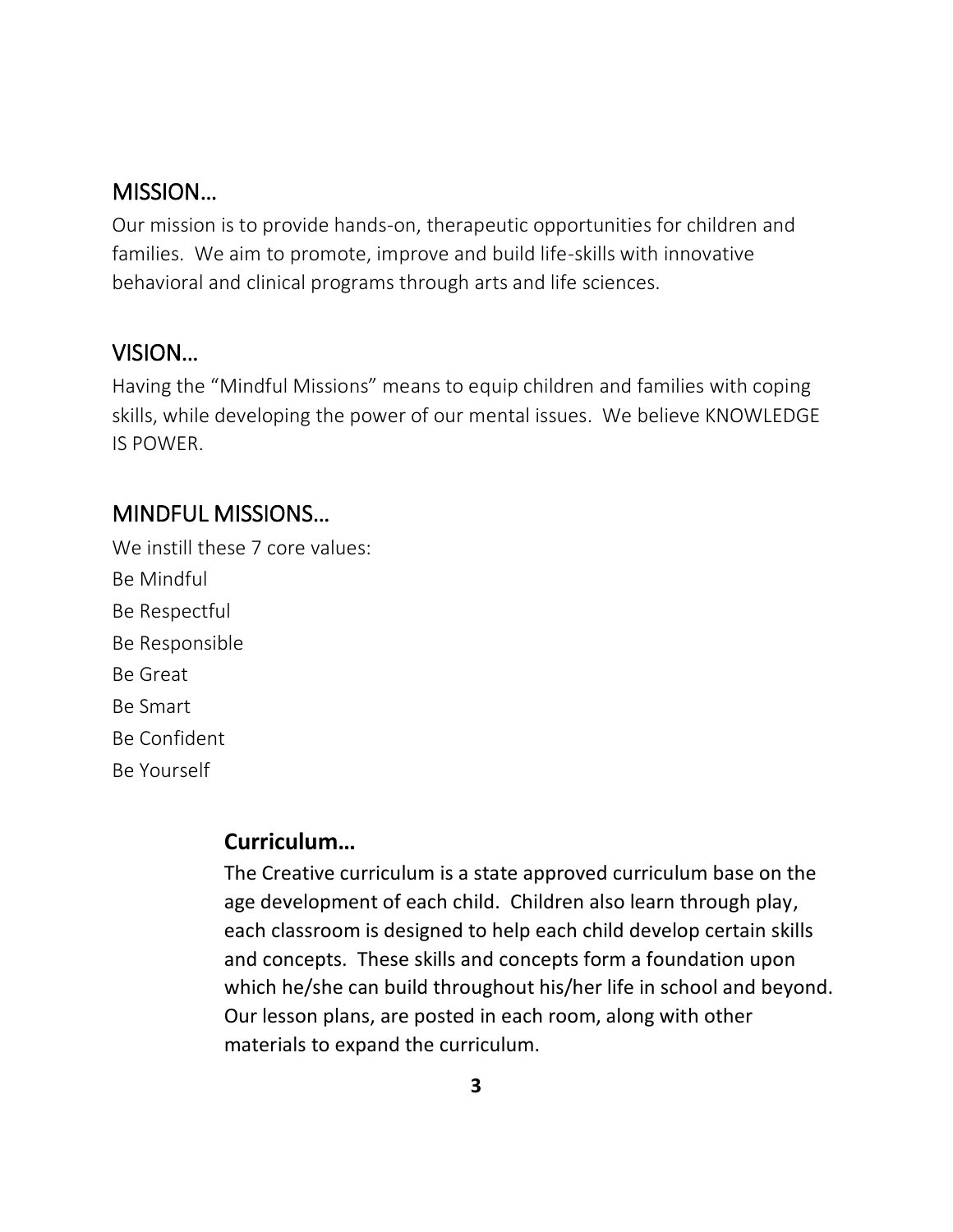#### **STATEMENT OF PHILOSOPHY…**

Mindful Missions is a comprehensive, specialized program, designed to meet the individual needs of children and their families within the Rock Hill and surrounding communities. Our program is based on the theories of child development and best practices for therapeutic programming. The emphasis is on guiding children through the normal stages of development, while taking into account the specific special needs of each child and family.

We focus on providing interactive and innovative programs that engage every part of the child. Focusing on developing academic, behavioral, cognitive, motor and effective skills, while addressing the special needs of children and families.

Mindful Missions is based on an interdisciplinary approach to meeting the child's educational, behavioral, and social needs. An interdisciplinary model provides assessment by individual professional, who then with the parents, design intervention strategies and develop an individual education program. The basic premise of our program is that young children learn best through a variety of experiential activities that foster self-discovery, creativity and problem-solving. In addition, we seek to instill a genuine appreciation for others and their unique qualities, thereby encouraging children to value differences and view them as strengths.

Our team acknowledges a primary responsibility to develop a partnership between each family and our program in a way supports and enhances each child's development. With parents, families, clinicians, teachers and the community working together as a team, we strive to give each child the best gift possible – a positive sense of self, which encourages growth to his or her full potential.

#### **STAFF…**

One of the most important components of our Afterschool Program is the staff. Our staff are highly trained and deeply passionate about children development. Our outstanding staff provides leadership in the classroom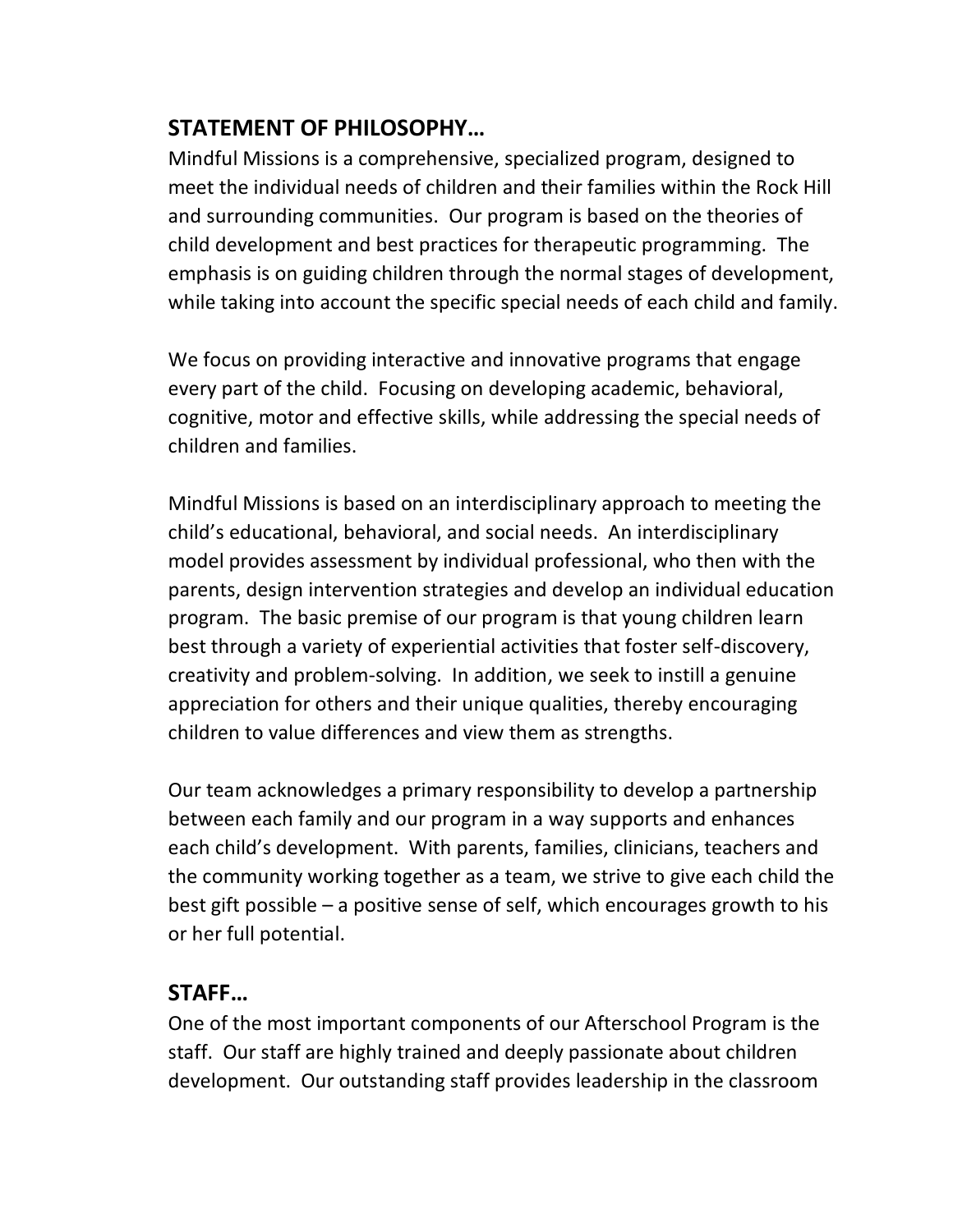and in the community. Staff members are hired based on their education, qualified degreed professionals, licensed Therapist, character, commitment to the children development and skills.

#### **GENERAL INFORMATION**

- Mindful Missions is designed to inspire **Pre-K – 6 th grades**!
- **Enrollment/Registration…** Parents who are interested in enrolling their child in the Center are asked to schedule an appointment.
- **All About Me Form…** This form must be completed! It must include emergency phone numbers and additional adults for drop off and pick up.
- **Hours of Operation…** Mindful Missions open the doors at 1:30 PM and closes at 5:30 PM. All children should be in their classroom no later than 4:00 PM. Please notify the office **IN ADVANCE** if your child will be arriving late.
- Parents or other authorized adults, dropping off or picking up must sign their children in and out daily.
- **Inclement Weather Policy…** In cases of inclement weather, please tune into your local television stations for reports of delayed openings or closures for the Center. You may also call the Center @ (803) 328-6463.
- Please label any items that come from home. Please note that Mindful Missions nor its affiliated staff are responsible for personal belongings that are brought on campus. We ask that children **do not** bring electronics.
- Healthy snacks are provided daily! Food exceptions are made for individual children in case of allergies or special diets, please list on your Medication form.
- Mindful Missions have opportunities to enrich your child with field trips. Permission slips will be sent home in advance. Children must have a permission slip for each field trip to attend.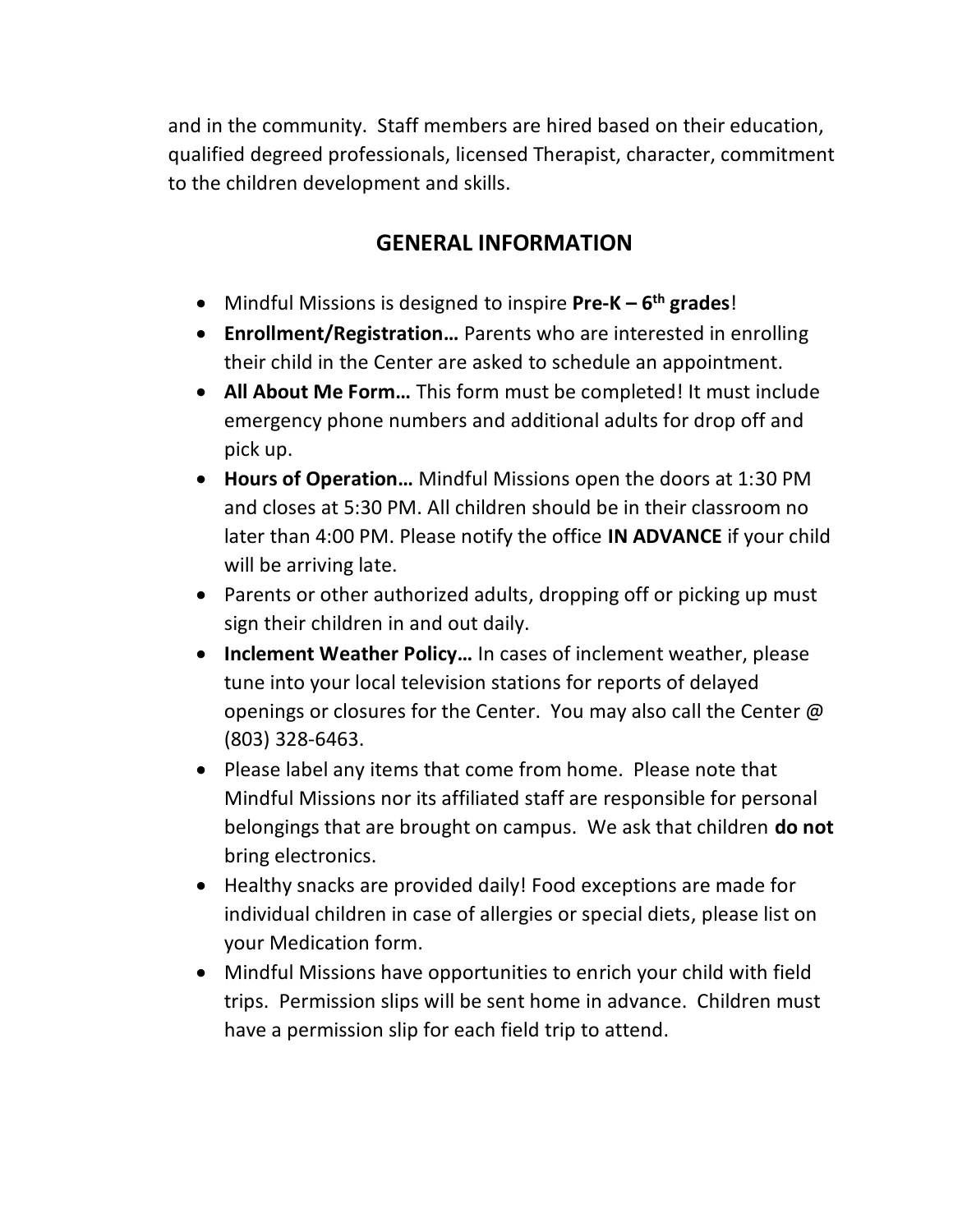- We follow the standard Rock Hill School District; York School District and Fort Mill Schools calendars, observing all of their holidays, teacher workdays and early release days.
- Mindful Missions do not have a center nurse onsite, however several staff members are CPR/AED/First Aid certified. Each group is equipped with First Aid Kits. Medication will only be dispersed to student with an Authorization to Medication form on file. Please ensure that Mindful Missions has all information pertaining to asthma, allergies, or any other health challenges. If you child have a EpiPen, please note on your medication form.
- Photos or video may be taken during daily activities by Mindful Missions personnel. These images are for marketing purposes only. Staff members are not permitted to post images of children on their personal social media pages.
- **Absences...** If your child is absent, please call the center and let us know the reason.
- **Withdrawals/Termination…** Withdrawals notices must be made IN WRITING to Mindful Missions, a two week notice is required. The Center reserves the right to terminate enrollment for any child who presents a rick to the health and/or safety of other children or staff, or any child whose needs cannot be met in our program.
- **Health Care Rules…** If your child is sick, please arrange for his/her care at home. If he/she develops a fever during the day, is vomiting, presenting multiple loose stools, or otherwise exhibiting extreme physical discomfort we will call you and ask you to pick the child up. The sick child will be maintained in the Center's office until you arrive. Your child must remain at home if he/she has:
	- 1. Temperature of 100 degrees or higher he/she cannot return to the Center until they have been fever-free for 24 hours.
	- 2. Severe cold with sneezing and/or nasal drainage
	- 3. Diarrhea
	- 4. Vomiting more than usual "spitting up"